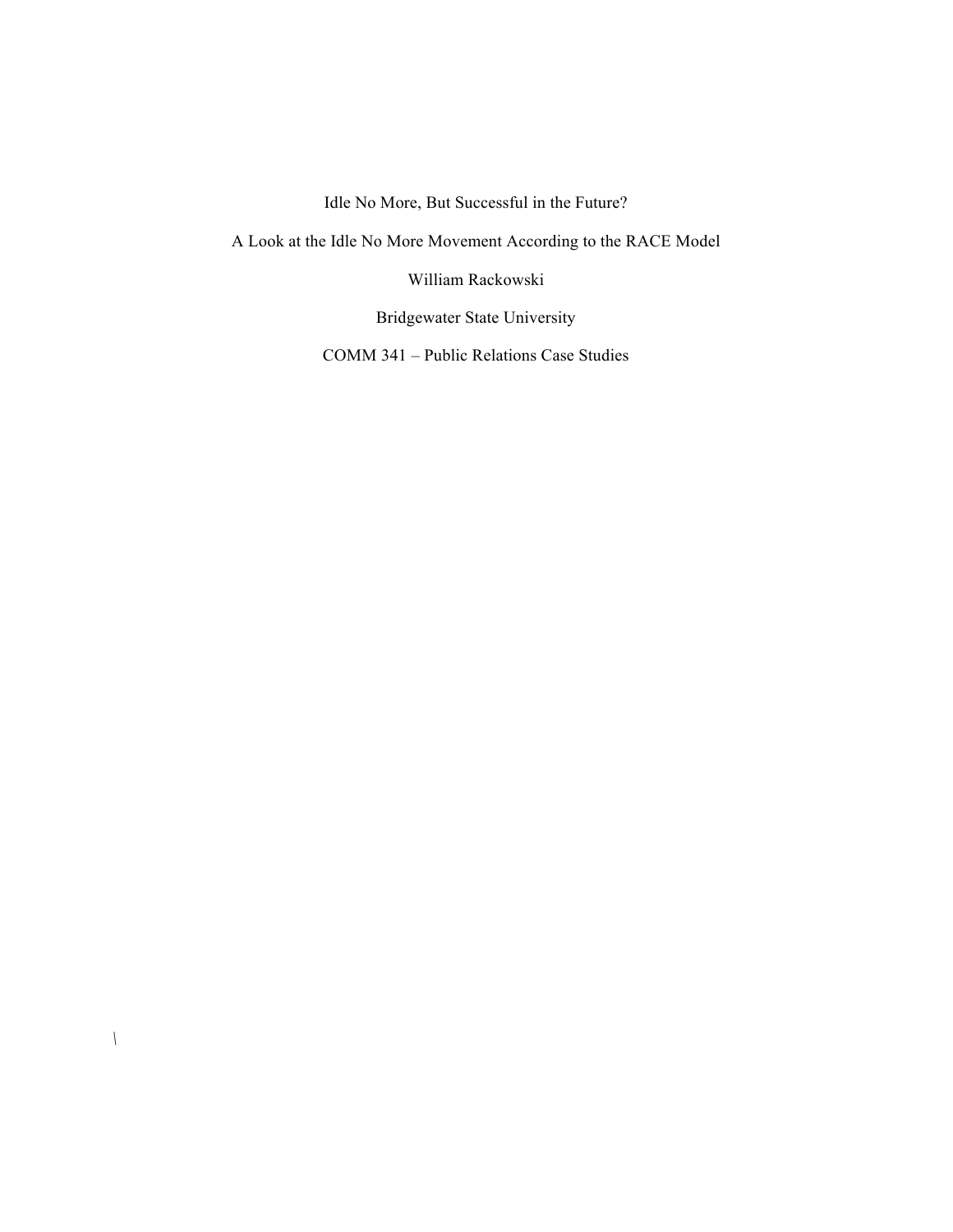## *Introduction*

Idle No More is a grassroots public campaign dedicated to maintaining a responsible, just and ethical stance on the treatment of the environment, as the movement perceives the corporations and governments as infringing on and destroying natural resources in need of protection. That said, while environmental concerns are an aspect of the campaign, the Idle No More movement is about something much more. As Americans, we are a nation founded on the idea that all men are created equal, and that freedom from tyranny and oppression is a God given right. Idle No More is a fight and defense of sovereignty, much like the sovereignty our forefathers sought. Idle No More fights for the rights of the indigenous peoples of North America, as well as their tribal lands and cultural rights to it.

Currently, according to the website, the nation of Canada is the main culprit, as its million dollar industries in logging, mining and other resource-based production is currently being run by corporations that keep the government in their pocket while raping the earth of its resources. In addition, they are causing continuing destruction to lands of tribal and cultural significance to the native people of the nation and area. Its website cites its mission statement as follows, "Idle No More calls on all people to join in a peaceful revolution, to honor Indigenous sovereignty, and to protect the land and water" (IdleNoMore.com). In essence, this means that they are hoping to alert and inform people to join a "peaceful revolution" in order to defend the environment, and protect the land that belongs to all of us (with emphasis on indigenous peoples or natives) from exploitation via big business. My research question would be to directly ask how Idle No More has adhered to the RACE model, and where/how it has proven effective. *Research*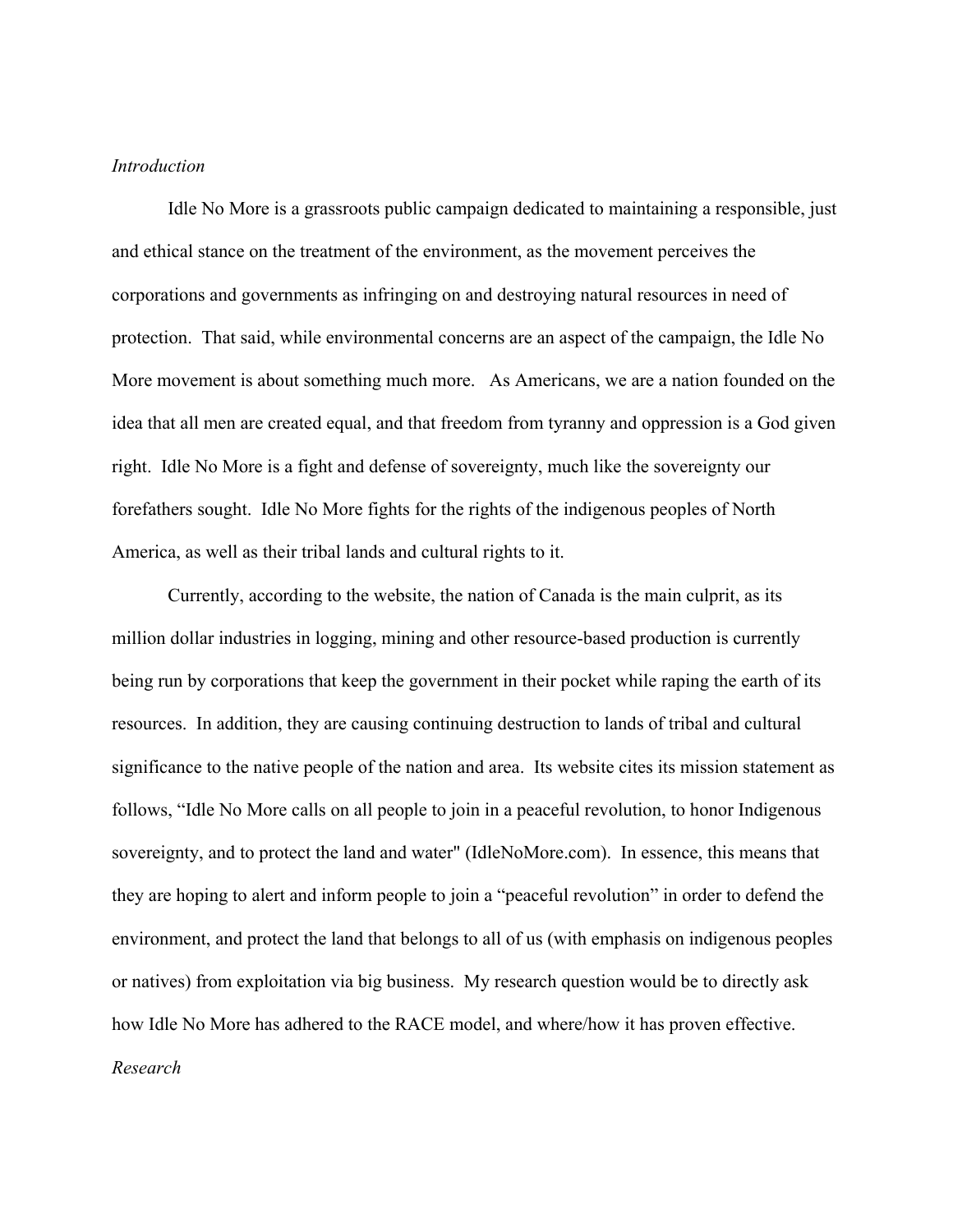To begin, I will observe Idle No More in relation to the RACE model. The RACE model, as we know, refers to "Research, Action, Communication and Evaluation". Through their time as an organization, Idle No More has seemed to do extensive research in the government regulations they are fighting against, as well as several of the companies involved in using the indigenous lands for exploitation. Within their own website, they cite several specific cases in legislation that they wish to present, enforcing the idea that they completed the necessary research to move forward with legislative demands. For example, "Repeal provisions of Bill C-45 (including changes to the Indian Act and Navigable Waters Act, which infringe on environmental protections, Aboriginal and Treaty rights) and abandon all pending legislation which does the same." (Idlenomore.ca) The demand itself indicates research and collective agreement on how to properly fix the situation to meet the group's organizational goals.

Next, we come to the action model. Action would be direct moves made in the attempt to make a proactive change for the organizations ideals. This could be anything from holding rallies, to organizing boycotts, to the creation of literature and maintaining a consistent presence in the legislature. As recently as October  $7<sup>th</sup>$  of this year, Idle No More has continued to campaign and spread its message through a rally held in Winnipeg Canada, as well as several other cities throughout the nation. "The Idle No More movement planned protests in as many as 40 locations across Canada on Monday, with more scheduled to be held in other countries. Today was chosen because it is  $250<sup>th</sup>$  anniversary of the day King George III signed the Royal Proclamation, outlining a framework around aboriginal community and protected lands in what would become Canada." (Couttes, 2013) This is an example of the Action aspect.

Next, we come to what may be one of the most important aspects of Public Relations for a grassroots campaign such as Idle No More. Communication, as they say, is key. Like many of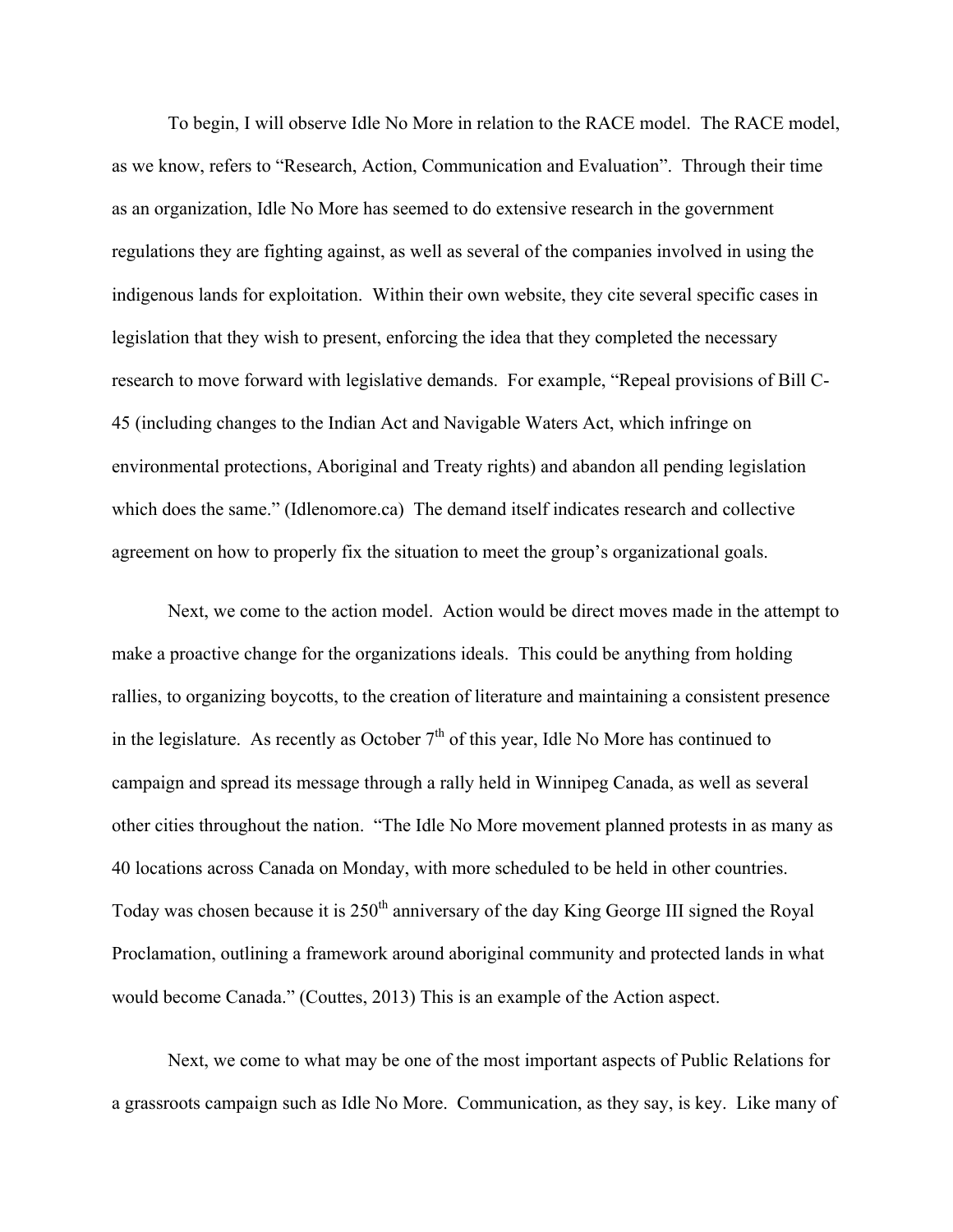the current movements and social revolutions, the campaign relies heavily on a presence in social media, through Facebook, Twitter and many other social networking sites. In the modern world, we see a drastic increase in the success of anything that utilizes social media to increase advertisement or awareness. "Right now, social media advertising only represents about 1-10% of advertising budgets for most advertisers. However, with the explosion of mobile devices both Facebook and Twitter have at least 50% of their users accessing the sites via mobile device. Mobile ads already account for 23% of Facebook's ad revenue, and Twitter reported that mobile ad revenue regularly beats its desktop ad revenue. As the proliferation of mobile devices continues, social media is well-positioned to grab an increased share of the mobile advertising market." (Chief, WovenText) So, for an organization that remains grassroots and based on public support, social media offers a rapidly growing base for individuals to market for a relatively cheap price, if at all basically all day long through smart phone technology. "Major social media networks like Facebook, Twitter, and increasingly Tumblr, have a massive user base and deep databases. As of July 2012, Americans were spending an average of 12 hours per month on social media, which makes them a captive audience. 18-24 year olds spend an average of 20 hours per week on social media platforms." (Chief, WovenText) The opportunity to market a cause to the target audience for that cheap proves that Idle No More is intelligently communicating within their means.

In addition to the Race Model, the Idle No More campaign can be analyzed extensively for its usage of social media and general media to promote or demonize the individuals involved. In main-stream Canadian media and news, several instances of violence and destruction were displayed when riots broke out at a rally between protesters and the Royal Canadian mounted police. "Protesters were arrested for firearms violations, threats, intimidation and mischief"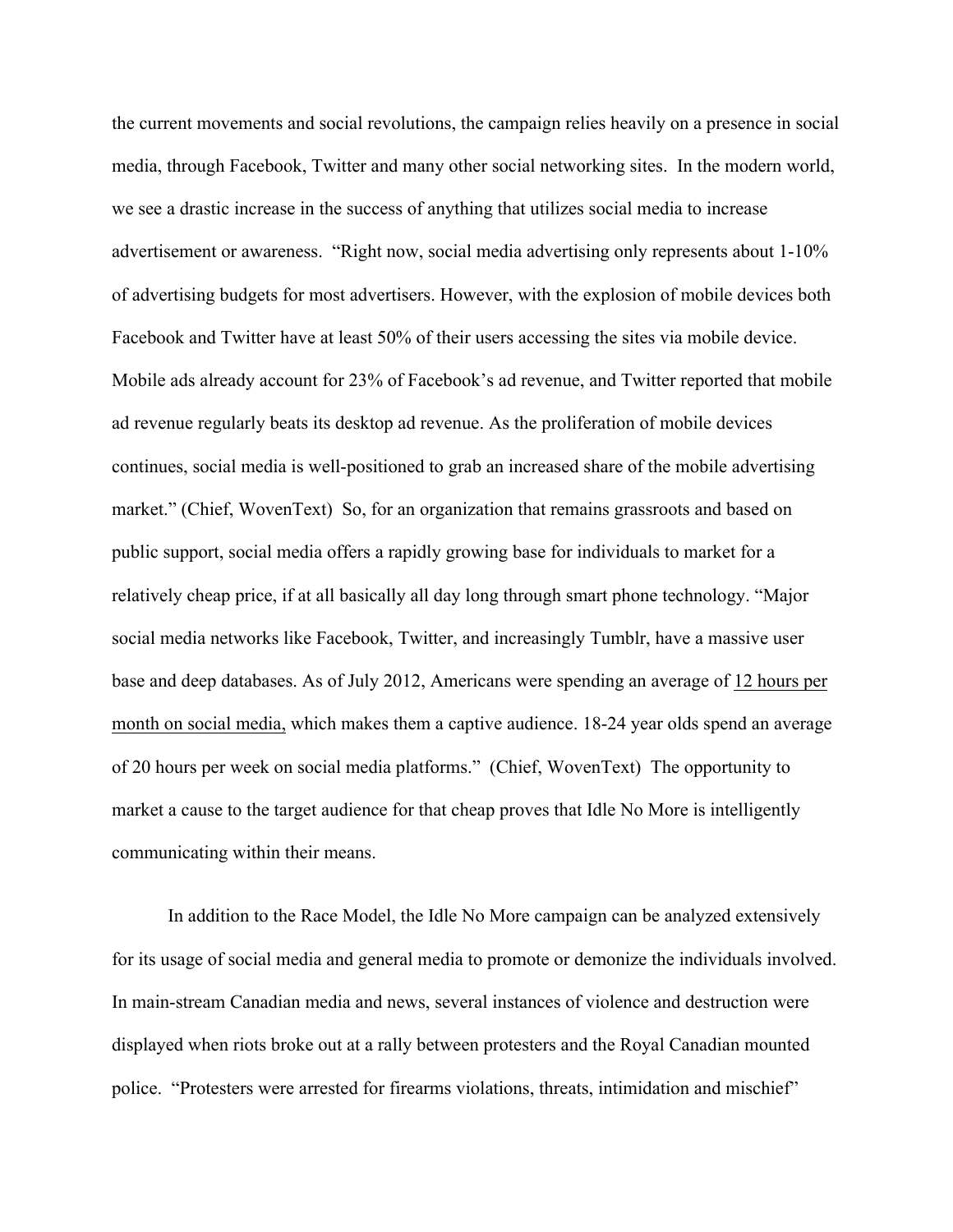(Winter, 2013) In turn, protesters responded by saying that there had been excessive use of force by the police throughout the event, one protester explaining that "it got wild and they tackled us all down, my 67 year old mother was among those subdued." (Winters, 2013) The media portrayed the event as a riot, which obviously causes some unfortunate collateral damage for a campaign calling for peaceful protest. However, in addition several videos on Youtube as well as countless Twitter and Facebook posts cited examples of excessive police force and exaggerated rates of violence. Being a grass-roots movement as well as relatively young, Idle No More is receiving a lot of support from college aged kids, who will continue to see support and information regarding the organization on Facebook, Twitter, Youtube and Tumblr. In turn, this creates a greater interest, as individuals post, share and create support by sharing that information with like-minded, sympathetic or motivated friends.

Finally we come to the evaluation. Honestly I will need to see more action from the organization in relation to some of the PR successes and failures, and how they were responded to by the movement.

## *Conclusion*

In conclusion, I would say that the organization has proved successful in falling into the RACE model. They have adequately addressed most of the aspects, through being well read on what they are fighting, organizing and operating on a consistent basis as to remain a presence politically, maintaining a presence in social media and literature for the cause, and continuing to do so based on past successes. The public relations campaign has proven to work well, and I believe that Idle No More will continue to garner more and more acknowledgement and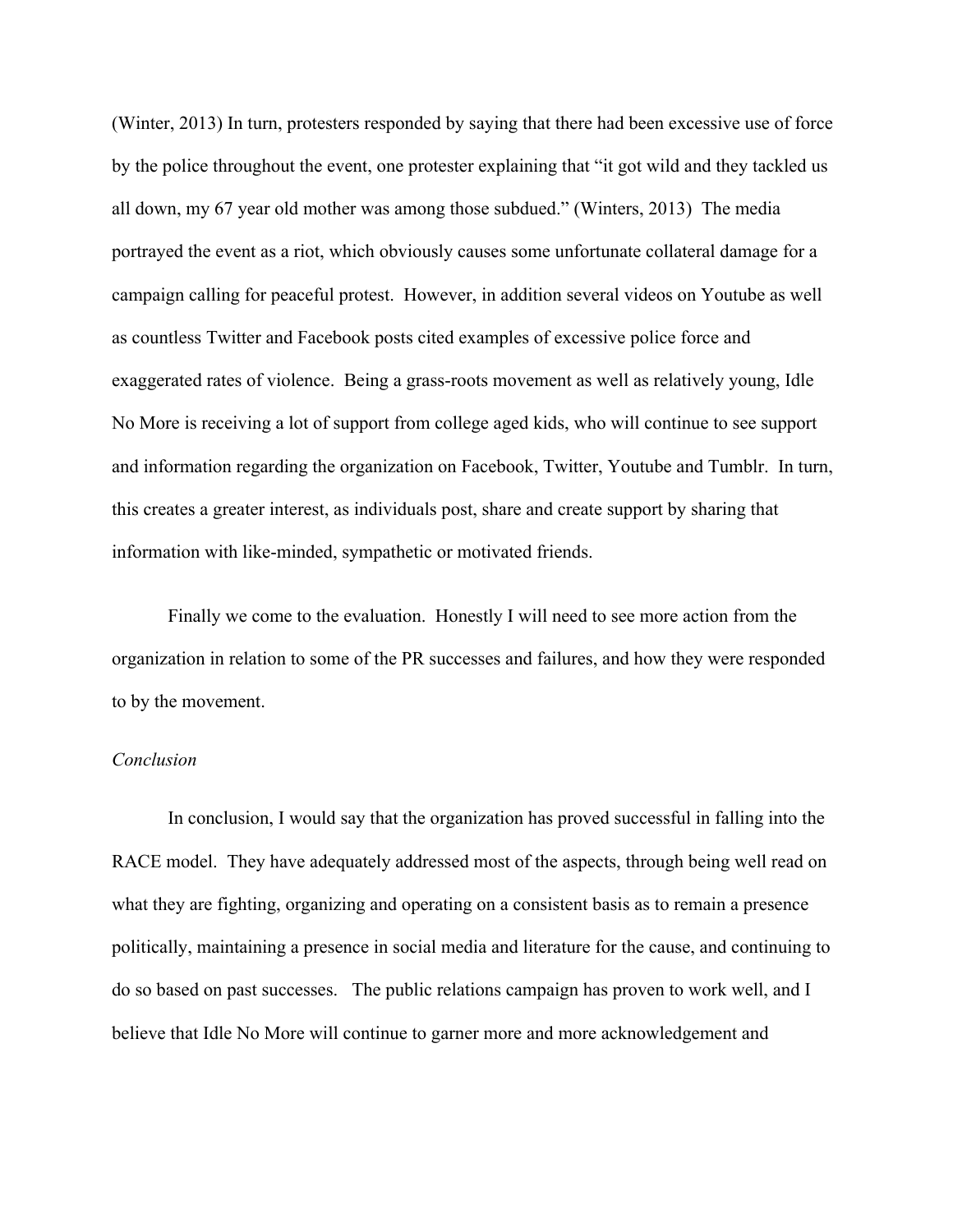notoriety within the nation of Canada and beyond, as the organization has already continued to grow to other nations like the United States.